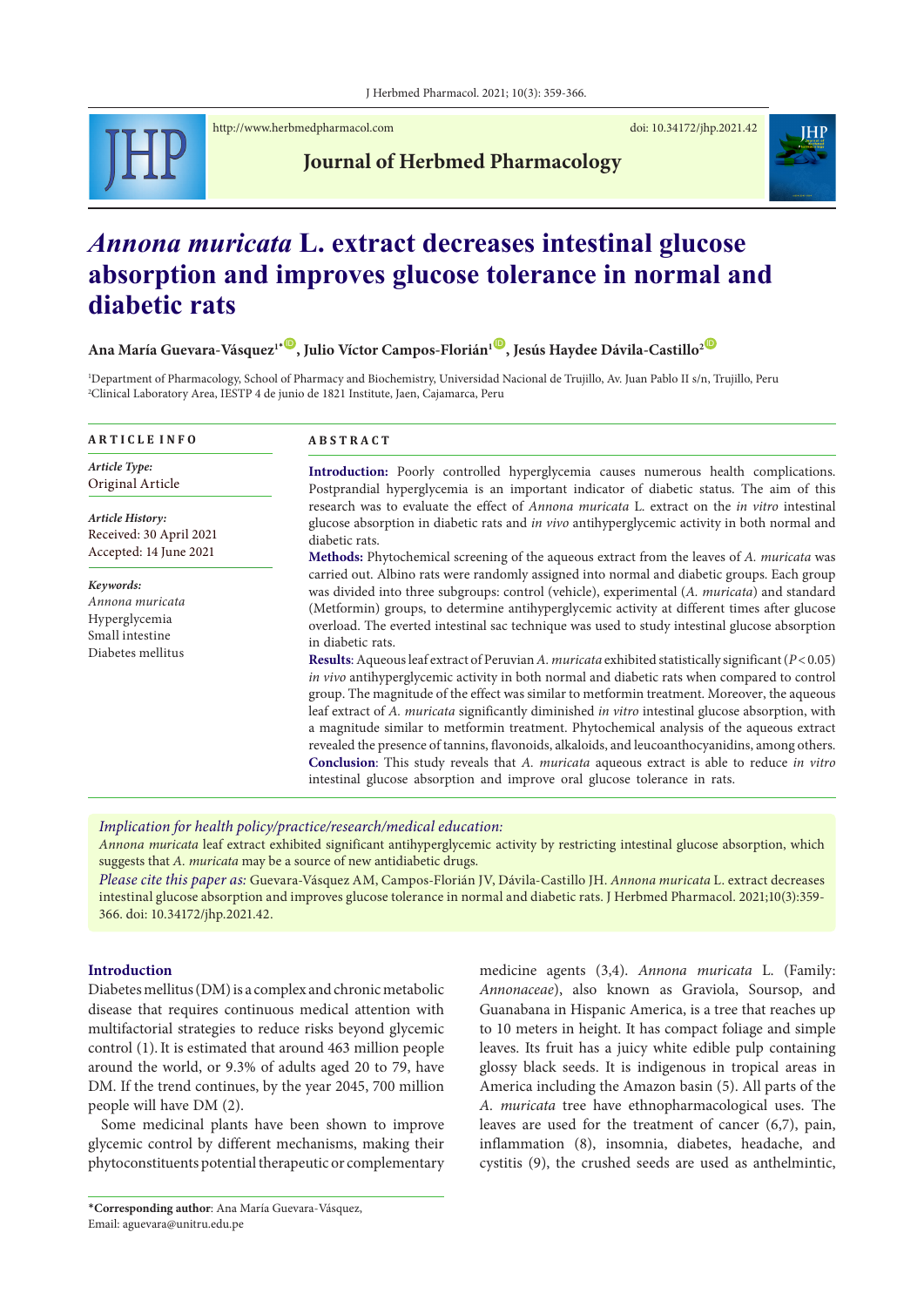the fruits and the flowers are used for colds (10), the bark, roots and leaves are used for their antispasmodic, hypotensive, antihyperglycemic, and sedative properties  $(10).$ 

Although studies have evaluated the effect of *A. muricata* on glucose metabolism, the causes of its hypoglycemic effect, such as its impact on intestinal glucose absorption, is lacking. The aim of this study was to determine the activity of *A. muricata* leaves on postprandial blood glucose levels in normal and alloxan-induced diabetic rats and *in vitro* intestinal glucose absorption in diabetic rats.

### **Materials and Methods**

# Chemicals and drugs

Alloxan monohydrate was purchased from Sigma-Aldrich (St. Louis, MO, USA) and metformin was purchased from Farmindustria (Lima, Peru). All other chemicals and solvents were of analytical grade.

#### Plant material

*Annona muricata* leaves were collected from the Rosa de Los Ríos Martínez Botanical Garden of Medicinal Plants of the Universidad Nacional de Trujillo (8°6'43.2" S 79°1'43.68" W) at 34 m elevation, located in Trujillo, Department of La Libertad, Peru. The identification of the leaves was confirmed by the Herbarium Truxillense (HUT) of the Universidad Nacional de Trujillo, Peru (Voucher specimen: 58837).

# Preparation of aqueous extract and phytochemical screening

*Annona muricata* leaves were washed with water and dried under shade for 6 days until reaching a constant weight. After that, they were crushed and pulverized. The aqueous extract was obtained by decocting 50 g of leaves in 500 mL of boiling water for fifteen minutes. The resulting aqueous extract was filtered and evaporated in a rotary evaporator at 40°C (yield: 7.2%). The dried extract was stored at 4°C in an amber bottle.

Phytochemical screening was carried out according to the methodology described by Lock (11). Standard colorimetric and precipitation assays were performed to identify phytoconstituents such as flavonoids, saponins, tannins, alkaloids, anthraquinones, naphthoquinones, anthocyanidins, phenolic compounds, steroids, and triterpenes present in the extract [\(Table](#page-1-0) 1).

#### Animals

Forty-eight Sprague-Dawley rats (8-9 weeks old,170-200 g) were purchased from the vivarium of the Universidad Peruana Cayetano Heredia (Lima, Peru). Specimens were maintained under controlled temperature (23±2°C), a 12/12 h light/dark cycle,  $55 \pm 10\%$  humidity, and were fed with standard diet and water *ad libitum* for 15 days prior to the study. All experiments were performed in the animal

<span id="page-1-0"></span>**Table 1.** Semi-quantitative phytochemical screening of aqueous extract from *A. muricata* leaves

| Phytoconstituents  | <b>Test name</b>           | <b>Results</b> |
|--------------------|----------------------------|----------------|
| Flavonoids         | Shinoda                    | $^{+++}$       |
| Tannins            | Jelly/Gelatin              | $^{++}$        |
| Alkaloids          | Mayer                      | $^{+++}$       |
|                    | Wagner                     | $^{++}$        |
|                    | Dragendorff                | $^{++}$        |
| Leucoanthocyanidin | Rosenheim                  | $^{+++}$       |
| Saponins           | Foam                       |                |
| Phenols            | Ferric chloride            | $^{++}$        |
| Steroids           | Liebermann-Burchard<br>$+$ |                |
| Quinones           | Borntrager                 |                |

 $(-)$ : absence;  $(+)$ : low;  $(++)$ : moderate; and  $(+++)$ : high levels.

laboratory of the School of Pharmacy and Biochemistry of the Universidad Nacional de Trujillo, Trujillo, Peru. The study protocol was approved by the Ethical Committee of the School of Pharmacy and Biochemistry of the same university (Ethical Code: PR006-2021/CEIFYB).

#### Experimental design

#### *In vivo antihyperglycemic activity in normoglycemic rats*

Twenty-four rats were randomly assigned into three groups of 8 animals each. After a 14 hours overnight fast, a basal blood glucose measurement was performed. Then, the treatments were administered by intragastric gavage, as follows: normal control group (NC) received water (3 mL/kg), normal *A. muricata* group (NAM) received aqueous extract (200 mg/kg), and normal metformin group (NMetf) received metformin (200 mg/kg) (12). After thirty minutes, an oral glucose tolerance test (OGTT) was performed. All animals were given a glucose solution (2 g/kg) orally by intragastric gavage (13). Blood samples were withdrawn from the tail vein at 30, 60, 90 and 120 minutes after glucose loading, and blood glucose levels were measured using a glucometer (Accu-Chek Active®, Roche Diagnostics, Germany).

# *In vivo* antihyperglycemic activity in diabetic rats *Experimental diabetes induction*

Diabetes was induced in 24 overnight fasted rats by a single injection (120 mg/kg) of a 3% cold saline alloxan (Sigma-Aldrich, St. Louis, USA) solution (14). An hour later, the rats were given free access to food and water. At 24 and 96 hours after alloxan treatment, blood glucose was measured using the glucometer. Maintenance of hyperglycemia (greater than 300 mg/dL) 10 days after the alloxan injection was considered as alloxan-induced pancreatic damage, evidenced by signs of diabetes mellitus in rats.

Alloxan-induced diabetic rats were randomly selected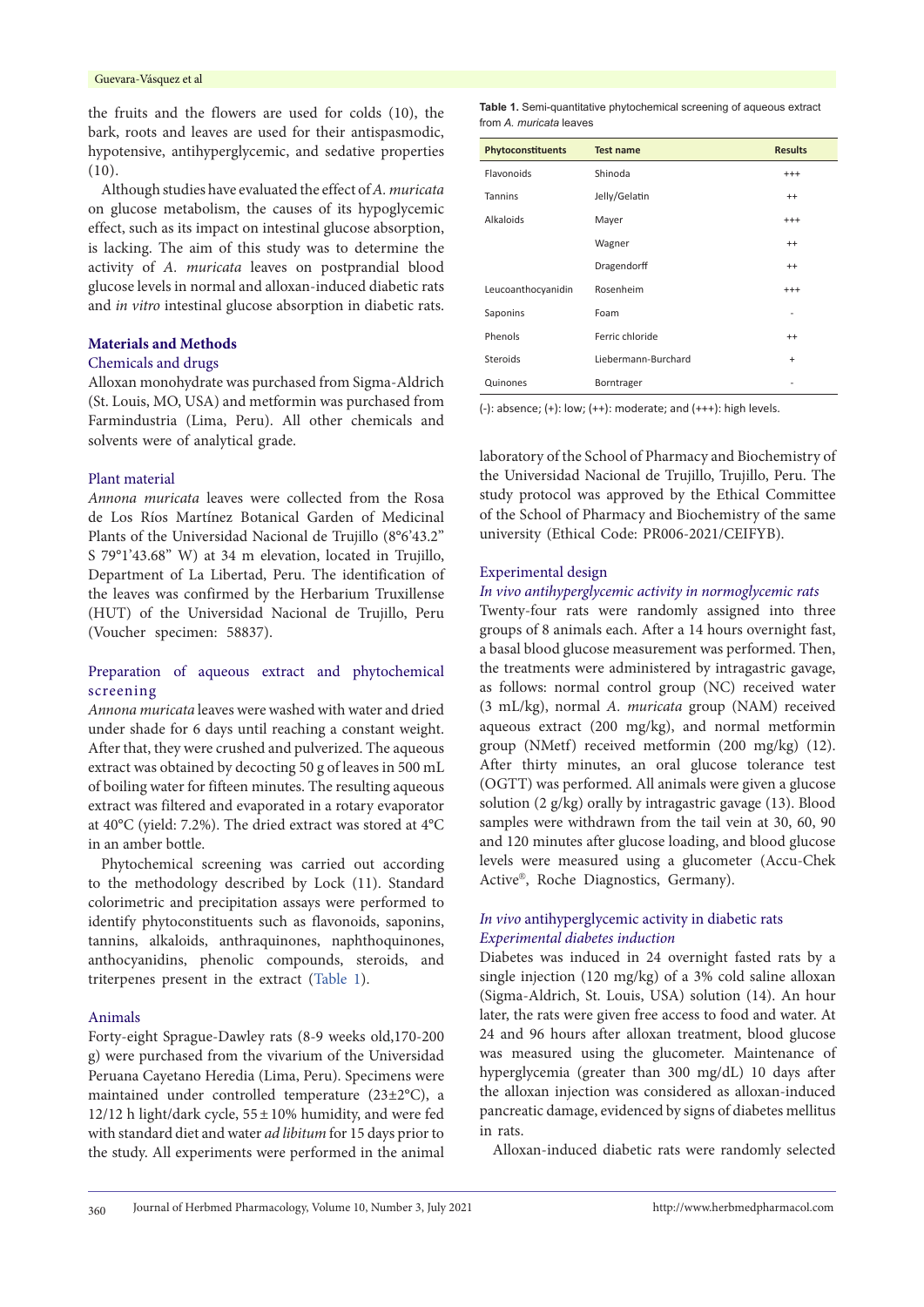and divided into three treatment groups of 8 rats each to perform OGTT. As described above, a basal blood glucose measurement was performed on overnight fasted rats and each group received a specific treatment as DC (Diabetic control: 3 ml/kg of water); DAM (Diabetic experimental: 200 mg/kg of *A. muricata* decoction) and DMetf (Diabetic standard: 200 mg/kg of Metformin). The animals were then treated the same as the normoglycemic group.

# *In vitro* antihyperglycemic activity *Everted gut sac technique*

Seven days after the OGTT study, all 24 rats with induced diabetes were sacrificed with sodium pentobarbital (40 mg/kg) (15) for *in vitro* analysis of intestinal glucose uptake. A cut was made in the midline of the abdomen, the small intestine was extracted and washed with physiological saline both internally and externally with a blunt needle and syringe. The jejunal-ileal portion of the intestine was cut into pieces 15 cm long. The intestinal segments were everted following the technique described by Wilson (16) and modified by Mahomoodally et al (17) and Viviyan et al (18). We used a polyethylene rod (300  $mm \times 1.5 mm$ ) to push one end of the intestine into the intestinal lumen until it passed through the other end of the gut on the rod. The everted intestine was placed in saline in a petri dish. The intestine was weighed, one end was tied with thread and filled with 1.5 mL of glucose-free Krebs-Henseleit bicarbonate (KHB) buffer using a syringe with blunt needle. The composition of this aqueous pH 7.4 buffer was  $118 \text{ mM NaCl}, 4.7 \text{ mM KCl}, 1.2 \text{ mM CaCl}_2$ ,  $25 \text{ mM } \text{NaHCO}_3$ , 1.2 mM  $\text{MgSO}_4$ , 1.2 mM  $\text{NaH}_2\text{PO}_4$ , 9.7 mg/L Na<sub>2</sub>EDTA. After tying the ligature at the proximal end, the sac was weighed again and placed in a bath containing 100 mL of incubation medium. The bath was kept at 38° C with shaking at 110 rpm. A gas mixture of 95%  $O_2$  and 5%  $CO_2$  was bubbled through the solution during the incubation.

### Mucosal compartment and glucose concentrations

In all three diabetic groups, the everted intestinal sac technique was performed. The incubation media used was KHB solution supplemented with 2.0 g/L glucose for the DC group. The incubation medium of the DAM group contained the same components as the control, but also contained 1.8 mg/mL of *A. muricata* extract. Likewise, the incubation medium of the DMetf group also contained 1 mg/mL of metformin. In each case, a sample of the incubation medium (glucose KHB solution) was taken before the experiment to quantify glucose using the Accu-Check Active® glucometer. Other samples of the incubation medium were taken after 15, 30, 45, and 60 minutes of incubation with the everted intestinal sac.

# Serosal compartment and glucose absorbed from the intestine

At the end of the incubation, all of the intestinal sacs were

removed from the incubation media and weighed. The fluid contained in the sac (serosal side) was collected by making a small incision in the sac. Glucose concentration in the fluid was quantified using the same glucometer to determine *in vitro* glucose uptake. The empty sac was reweighed. Before and after incubation, the weight of the empty intestinal sac was almost unchanged.

#### Statistical Analysis

Data analysis was carried out using Microsoft® Office Excel 2016 and IBM SPSS Statistics for Windows, version 20.0 (IBM Corp., Armonk, NY, USA). The results were expressed as the mean ± standard error of the mean (SEM). Statistical comparisons were made using one-way ANOVA test followed by Tukey's post hoc test. Values of *P*<0.05 were considered statistically significant.

# **Results**

### Phytochemical screening

Preliminary phytochemical screening of the *A. muricata* decoction indicated the presence of alkaloids, flavonoids, steroids, tannins, and leucoanthocyanidin ([Table](#page-1-0) 1). Among these, the most prominent components were flavonoids, leucoanthocyanidin, and tannins.

# *In vivo* antihyperglycemic activity of *A. muricata* in normal rats

The OGTT test performed on normal rats ([Table](#page-3-0) 2) resulted in a maximum increase in blood glucose at 60 minutes after starting the experiment for all 3 groups. The NC group showed a maximum increase from baseline of 90.67%, while maximum increases of blood glucose of 40.38% and 19.64% were achieved in the NAM and NMetf groups, respectively ([Table](#page-3-0) 2). In absolute terms, the maximum glucose levels observed were  $168.75 \pm 3.61$ , 120.39±2.81, and 108.89±4.31 mg/dL for the NC, NAM and NMetf groups, respectively. At 120 minutes, the NAM and NMetf groups had blood glucose reductions of 24.42% and 31.08% respectively, when compared to NC group. At a *P*<0.05 level, there was a statistically significant difference between the NAM and NC groups and between the NMetf and NC at times  $\geq 60$  minutes, but no statistically significant difference was found between the NAM and NMetf groups.

# *In vivo* antihyperglycemic activity in diabetic rats

[Table](#page-3-0) 2 also shows the maximum blood glucose increase in diabetic rats during the OGTT test. The DAM and DMetf groups achieved a lower percentage of glucose increase above baseline (14.19% and 11.41%, respectively) compared to the control group (43%). In absolute terms, the blood glucose concentration in the DAM and DMetf groups  $(393.25 \pm 8.70 \text{ mg/dL} \text{ and } 374.63 \pm 10.11 \text{ mg/m}$ dL) were significantly lower than that of the DC group  $(497.25 \pm 4.47 \text{ mg/dL})$  at 60 minutes. At 90 minutes, the difference in blood glucose levels between the DAM and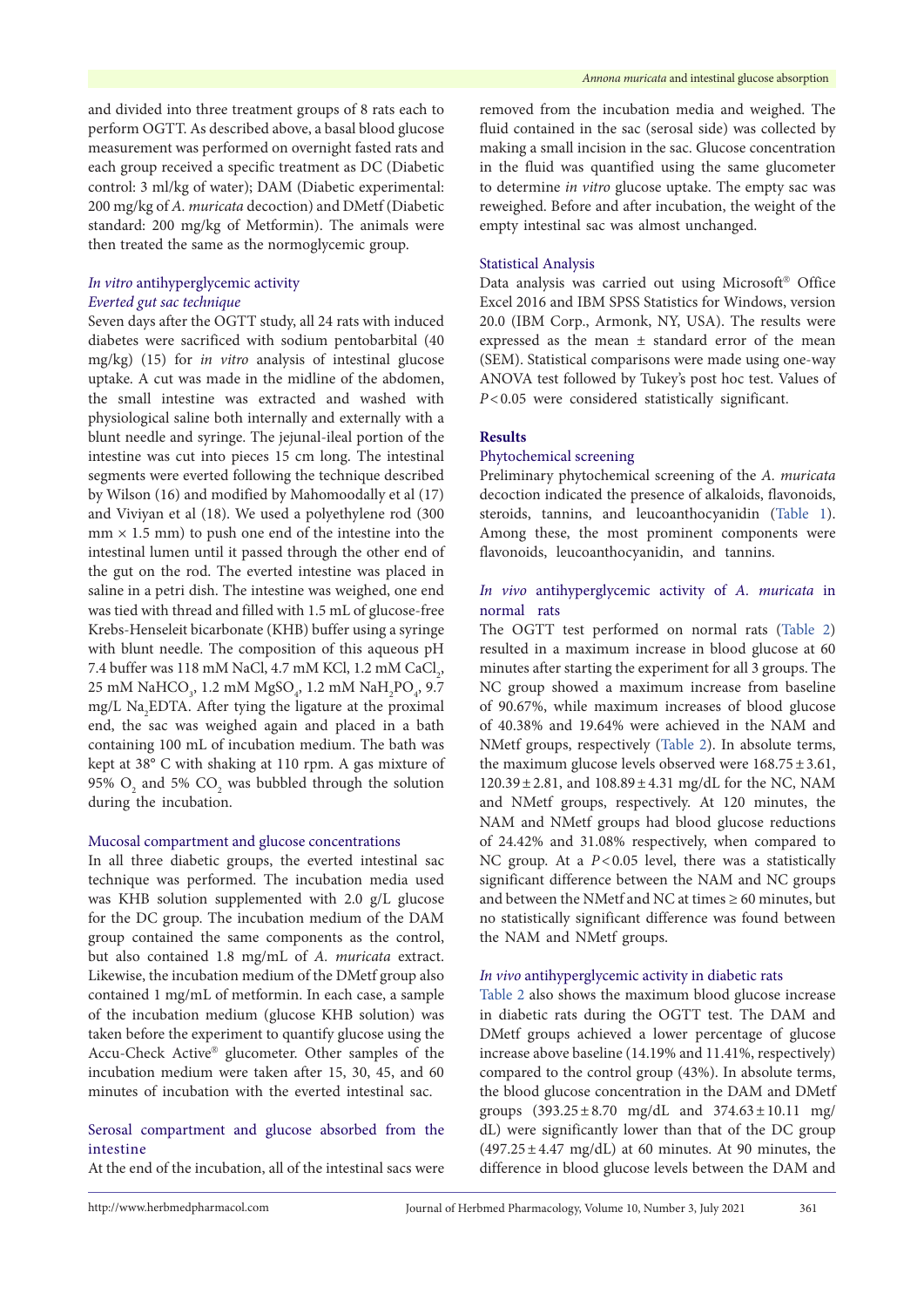<span id="page-3-0"></span>

| <b>Table 2.</b> Effect of <i>A. muricata</i> leaf extract on blood glucose (mg/dL) and its maximum percent increase in normal and diabetic rats |  |
|-------------------------------------------------------------------------------------------------------------------------------------------------|--|
|-------------------------------------------------------------------------------------------------------------------------------------------------|--|

| <b>Treatments</b> | Blood glucose levels (mg/dL) |                  |                                |                               |                               | Maximum% increase      |
|-------------------|------------------------------|------------------|--------------------------------|-------------------------------|-------------------------------|------------------------|
|                   | $0 \text{ min}$              | $30 \text{ min}$ | <b>60 min</b>                  | $90$ min                      | <b>120 min</b>                | glycemia from baseline |
| <b>NC</b>         | 88.50±1.23                   | 125.12+1.24      | 168.75±3.61                    | 143.25±4.73                   | $112.63 \pm 3.60$             | 90.67                  |
| <b>NAM</b>        | 85.75±2.80                   | 102.75±1.81      | $120.39 \pm 2.81$ <sup>*</sup> | 98.88±4.31                    | $85.12 \pm 2.70$ <sup>*</sup> | 40.38                  |
| <b>NMetf</b>      | $91.00 \pm 3.53$             | 103.50±4.09      | 108.89±4.31*                   | $87.00 \pm 3.13$ <sup>*</sup> | $77.62 \pm 1.28$ <sup>*</sup> | 19.64                  |
| DC                | 362.5±15.33                  | 427.89±4.95      | 497.25±4.47                    | 518.00±4.81                   | 500.89±5.19                   | 43.00                  |
| <b>DAM</b>        | 344.38±7.18                  | 376.27±10.10     | 393.25±8.70 <sup>#</sup>       | 350.62±16.10 <sup>#</sup>     | 312.5±18.11#                  | $14.19*$               |
| <b>DMetf</b>      | 336.25±15.22                 | 364.25±13.31     | 374.63±10.11#                  | 333.00±5.24 <sup>#</sup>      | 280.38±8.39#                  | $11.41*$               |

Values are expressed as Mean ±SEM (n=8); *P* < 0.05: significant difference, \**P* < 0.05: compared to NC group; # *P* < 0.05: compared to DC group. NC: normal control (vehicle); NAM: normal, *A. muricata*; NMetf: normal, metformin; DC: diabetic control (vehicle); DAM: diabetic, *A. muricata*; DMetf: diabetic, metformin.

DMetf groups with respect to the DC group became larger. At 120 minutes, the DAM and DMetf groups had reduced blood glucose levels by 37.61% and 44.02% respectively, compared with the control group. Glycemic values of the DC group remained higher over time in comparison to DAM and DMetf groups. At a *P*<0.05 level, there was a statistically significant difference between the DAM and DC groups and between the DMetf and DC groups at times  $\geq 60$  minutes, but no significant difference was found between the DAM and DMetf groups.

# *In vitro* antihyperglycemic activity of *A. muricata* in diabetic rats

#### *Glucose absorption in everted gut sac*

A decrease in glucose concentration of the glucosesupplemented KHB incubation media indicates transport from the intestinal lumen (mucosa) to the serosa ([Figure](#page-3-1) [1](#page-3-1)). In the DAM group, the glucose concentration was

183.25±1.09 mg/dL at 15 minutes, 162.87±2.72 mg/ dL at 30 minutes, 153.25±2.60 mg/dL at 45 minutes and  $148.5 \pm 2.44$  mg/dL at 60 minutes, unlike the control group whose glucose concentrations were lower:  $145.5 \pm 1.76$ , 123.25±1.80 and 95.13±1.33 mg/dL at 30, 45 and 60 minutes, respectively. The DMetf group showed similar trend to the DAM group. After 30 minutes, a statistically significant difference (*P*<0.05) was found between the DC and the DAM and DMetf groups. There was no significant difference between the DAM and DMetf groups ( $P > 0.05$ ).

<span id="page-3-1"></span>Glucose concentrations in the serosal compartment of the everted intestines of diabetic rats were also measured. Significantly lower glucose concentrations were found inside the everted gut sacs after 60 minutes of incubation in the DAM and DMetf groups,  $(33.40 \pm 0.49 \text{ mg/dL} \text{ and }$  $28.85 \pm 0.79$  mg/dL, respectively) compared with the control group  $(80.62 \pm 0.73 \text{ mg/dL})$   $(P<0.05)$ . There was no significant difference between DAM and DMetf groups



**Figure 1. Time variation in glucose concentrations of the medium in contact with the mucosa of diabetic rat intestine.** Incubations were carried out in glucose-containing Krebs-Henseleit Bicarbonate (KHB) medium (control, blue), in glucose-containing KHB medium supplemented with 1.8 mg/ mL *A. muricata* decoction (yellow) and in glucose-containing KHB medium supplemented with 1 mg/mL metformin (red). \* *P* <0.05: significant difference compared to diabetic control.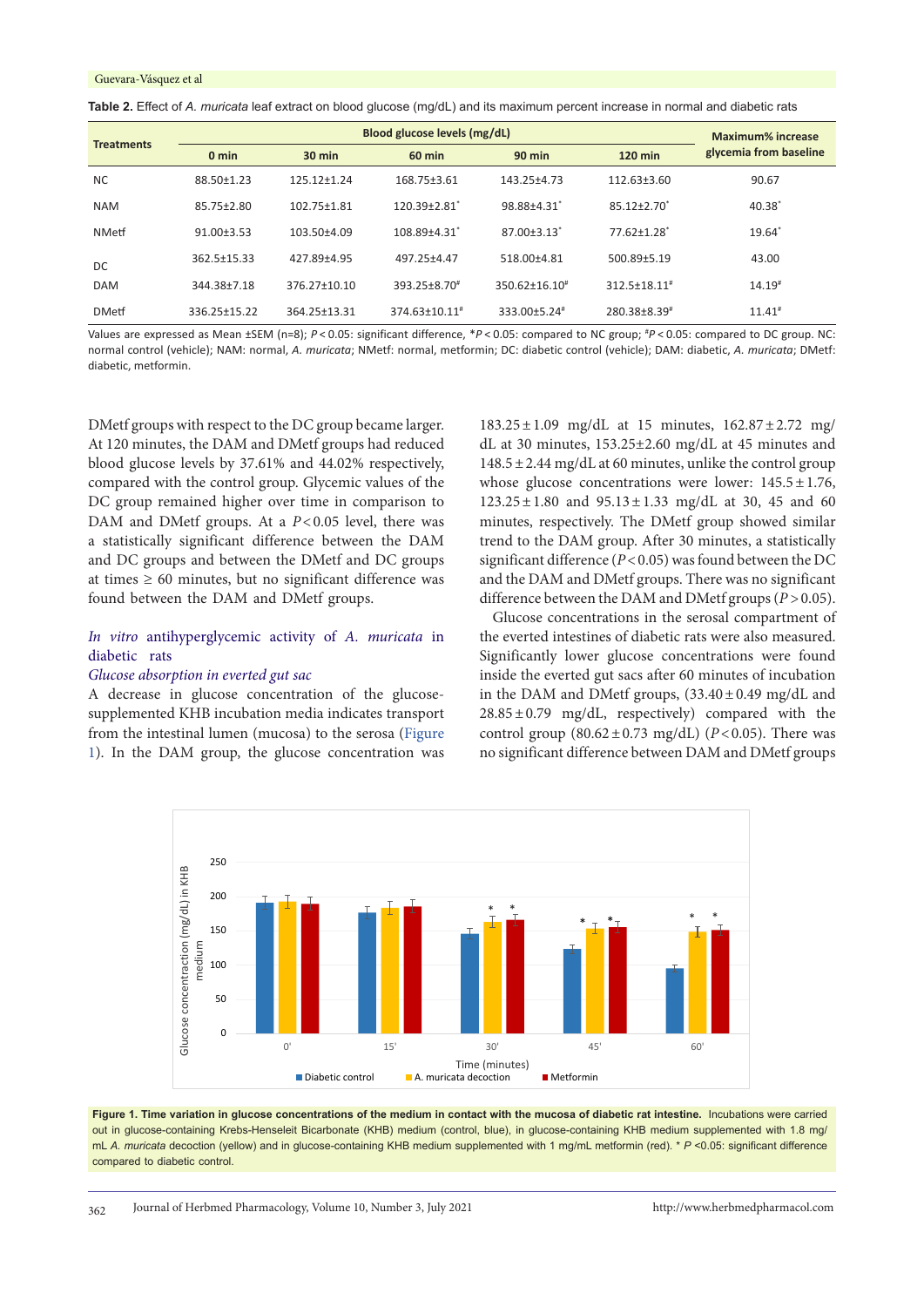(*P*>0.05). The presence of glucose in the serosal fluid is indicative of glucose absorption and transport from the incubation medium.

# **Discussion**

Hyperglycemia is not only a marker but also a mediator in the occurrence of adverse cardiovascular events and mortality (19). Therefore, failure to adequately control blood glucose favors progression of DM and associated chronic diseases (20). Thus, developing ways to control glucose can help treat DM. Fasting blood glucose in diabetic rats represents an important animal model of diabetic status for screening of potentially bioactive compounds (21) .

Medicinal plant extracts are traditionally used in many countries to control DM, making them potential drug candidates. One plant used in such a manner is the soursop (*A. muricata*). We find that aqueous extract from Peruvian *A. muricata* leaves contains several different bioactive secondary metabolites such as flavonoids, alkaloids, quinones, leucoanthocyanidins, steroids, phenols, and tannins. These phytochemicals were in accordance with those reported in other studies of *A. muricata* grown in different places (22,23).

Using a rat model, the effects of *A. muricata* decoction on glucose levels and uptake were measured and compared against controls. When challenged in the OGTT test, the control group of healthy rats showed a peak in blood glucose level which then decreased until returning to baseline. This response is physiologically expected, because the pancreas of these rats is functionally and structurally normal, which permits glucose and insulin homeostasis (24). The effectiveness of *A. muricata* leaf aqueous extract in decreasing glycemia was observed to be similar to metformin in non-diabetic rats. Metformin, a standard anti-DM drug, can attenuate glucose increase by acting in different ways, including decreasing liver glucose production and intestinal glucose absorption, and augmenting muscle glucose uptake, which is largely mediated through 5'-AMP-activated protein kinase AMP (25,26). However, metformin does not stimulate insulin secretion.

In rats with alloxan-induced DM, a higher glucose level was observed in the control group throughout the OGTT test, without a return to baseline. However, if the rats were treated with metformin or *A. muricata* decoction before OGTT, there was a statistically significant reduction in the blood glucose when compared to the control group. In the induced diabetic state, the capacity to metabolize glucose is altered, because the β-cells in the islets of Langerhans are selectively destroyed by the alloxan, so little to no insulin is produced and released. This prevents an appropriate insulin response to glucose overload (27). After entering β-cells, alloxan produces its pathological effect through two independent mechanisms, glucokinase inhibition and reactive oxygen species (ROS) cycle generation, resulting

in necrotic β-cell death and a permanent diabetic hyperglycemic state (28).

During the OGTT test, diabetic rats treated with *A. muricata* decoction or metformin showed a significant delay in the increase of blood glucose and an evident suppression of the glucose peak at the end of two hours. Our results agree with those reported by Florence et al including significant decrease in blood glucose two hours post glucose gavage in both treated normal and diabetic rats. Moreover, the study suggested that the action mechanism of *A. muricata* could be different from that of the sulfonylurea control (29). *A. muricata* extract could be delaying the increase in blood glucose levels because bioactive compounds block or inhibit intestinal glucose absorption. It may also activate the pancreas leading to increased insulin secretion or have other extrapancreatic mechanisms, such as allowing for greater tissue utilization of glucose. These mechanisms have been suggested in other species of the *Annona* genus (30,31). Phytochemical compounds in *A. muricata* leaf extract cultivated in Peru, such as flavonoids, steroids, tannins, leucoanthocyanidin, phenolic compounds, and alkaloids, could produce similar effects to those produced by the African species *A. reticulata,* and *A. squamosa* (30,32)*.* Furthermore, our results agree with those reported by Valdes et al, which attributed the phytoconstituents of the polar extract fractions of *A. diversifolia* as responsible for the antihyperglycemic activity (33). The antidiabetic properties of flavonoids are mainly from their effects on reducing apoptosis, improving proliferation of pancreatic β-cells and promoting insulin secretion, regulation of glucose metabolism in hepatocytes, and subsequent improvement of hyperglycemia (34). Cordero-Herrera et al, hypothesized that flavonoids might increase GLUT-4 expression and PI3K/Akt activity leading to a restoration of insulin sensitivity, which might be a viable DM treatment approach (35). Flavonoids mediate glucose metabolism by many mechanisms and pathways such as influencing insulin secretion, energy metabolism, and insulin sensitivity in peripheral tissues. Also, the role of flavonoids is important in enhancing glucose uptake by expression, up-regulation, and translocation of glucose transporter proteins such as GLUT-4 (34).

Reduction of postprandial hyperglycemia is one of the most effective DM management and treatment strategies (9). In the small intestine, glucose absorption occurs in two stages. First, glucose is transported by SGLT1 from the intestinal lumen into enterocytes moving in favor of its concentration gradient. Second, from the basolateral membrane glucose is transported by GLUT2 to blood plasma (36), thus increasing blood glucose. The goal of controlling postprandial hyperglycemia is to decrease and prevent unwanted increases in blood glucose. *In vitro* studies can evaluate bioactive compounds that prevent carbohydrate hydrolysis (α-amylase and α-glucosidase enzyme inhibitors) or that inhibit glucose transport and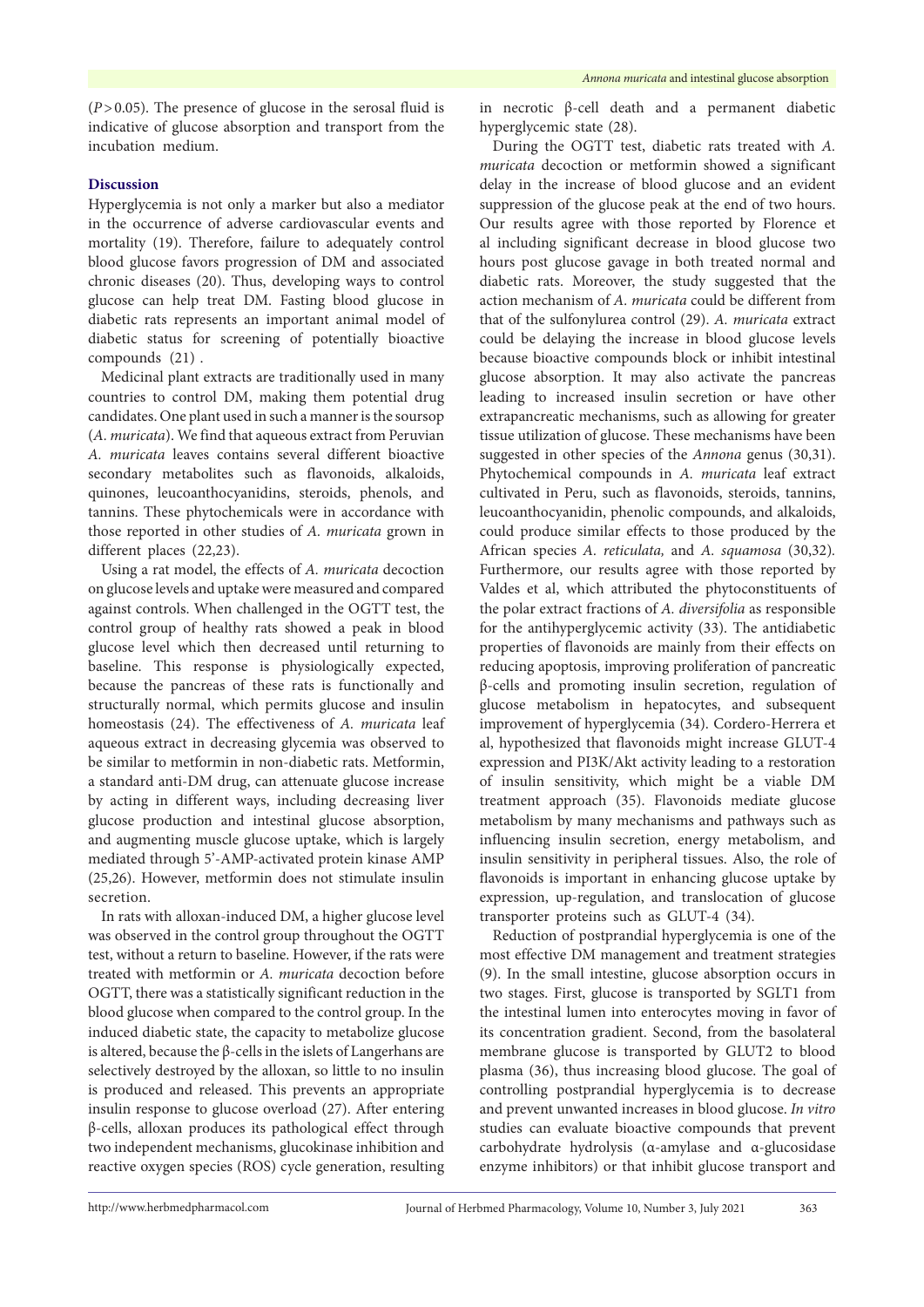absorption (SGLT1 and GLUT2 inhibitors) in the intestine (9).

In the current *in vitro* study, glucose concentration in the incubation medium in contact with the intestinal mucosa of the DC group was found to decrease as glucose was absorbed into the everted gut sac. This decrease was significantly different at 30 minutes to the end of the incubation, while the incubation media of the DAM and DMetf groups maintained a higher glucose concentration. On the other hand, the increase in glucose concentration in the serosal compartment of the DC group could be explained because, in DM, intestinal glucose absorption is increased due to increased expression of glucose transporters SGLT1 and GLUT2 in the enterocyte (37). The presence of *A. muricata* phytoconstituents in the incubation medium could decrease glucose transport. Valdes et al reported that *A. diversifolia* flavonoids inhibited the SGLT1 transporter (33), similar actions were attributed to flavonoids of *Phyllanthus amarus* (18), alkaloids of *Alstonia macrophylla* Wall, flavanones of *Sophora flavescens* Ait, *Malus domestica* Borkh and *Allium cepa*, which showed the inhibition of SLGT1 and GLUT2 transporters (37). Likewise, phytoconstituents of *Momordica charantia* extracts, exerted glucose transport inhibition due to the alteration of the  $Na^+ - K^+$  gradient in the enterocyte membrane (17). Recently, the ethanol extract of *A. muricata* leaves exhibited *in vitro* inhibition of α-amylase and α-glucosidase enzymes (38), and Soursop leaf infusion showed a slight inhibitory effect after *in situ* perfusions of glucose and soursop leaf infusion (39). On the other hand, the decrease in intestinal glucose absorption produced by metformin is consistent with that reported in other studies, which implicate inhibition of transepithelial glucose transport (26) which decreases glucose absorption into the everted intestinal sac (40). Based on the analysis of our results, the decrease in intestinal glucose absorption produced by the aqueous extract of *A. muricata* leaves, could be explained by the following mechanisms: inhibition of the SGLT1 and/or GLUT2 transporters, inhibition of hydrolase enzymes, and/or by affecting the  $Na^+/K^+$ -ATPase pump in the enterocyte, which results in the loss of the ion gradient necessary for secondary active transport of glucose. Classes of compounds found in the aqueous extract, such as flavonoids, alkaloids, tannins, and leucoanthocyanidins as well as other phytoconstituents may be responsible for these effects.

# **Conclusion**

The aqueous extract from *A. muricata* leaves decreased *in vitro* intestinal glucose absorption and improved oral glucose tolerance in rats. Thus, such an extract may represent a potential treatment candidate for the control of hyperglycemia, particularly in cases of type 2 DM. Further studies that aim at elucidating the exact mechanism of action and identifying the active components would be additional steps in developing pharmaceutical candidates from *A. muricata*.

# **Authors' contributions**

AGV, JCF, and JDC conceived and designed the research and carried out the collection of results. JVCF performed the data analysis. AGV and JDC wrote the manuscript. All authors critically reviewed and approved the final manuscript.

#### **Conflict of interest**

Authors declare they have no conflicts of interest, financial or otherwise.

# **Ethical considerations**

Experiments on the albino rats were performed in accordance with the ethical guidelines and regulations set forth by the Ethics Committee for Animal Research of the School of Pharmacy and Biochemistry of the Universidad Nacional de Trujillo, Peru (Ethical code: PR006-2021/ CEIFYB).

### **Funding/Support**

This study was self-funded by the authors.

#### **References**

- 1. American Diabetes Association. Introduction: standards of medical care in diabetes-2021. Diabetes Care. 2021;44(Suppl 1):S1-S2. doi: 10.2337/dc21-Sint.
- 2. International Diabetes Federation. IDF Diabetes Atlas. 9th ed. Brussels, Belgium: International Federation; 2019. p. 34.
- 3. Widyawati T, Yusoff NA, Asmawi MZ, Ahmad M. Antihyperglycemic effect of methanol extract of *Syzygium polyanthum* (Wight.) leaf in streptozotocin-induced diabetic rats. Nutrients. 2015;7(9):7764-80. doi: 10.3390/ nu7095365.
- 4. Hosseini A, Shafiee-Nick R, Ghorbani A. Pancreatic beta cell protection/regeneration with phytotherapy. Braz J Pharm Sci. 2015;51(1):1-16. doi: 10.1590/s1984- 82502015000100001.
- 5. Duke JA, Vasquez R. Amazonian Ethnobotanical Dictionary. Boca Raton, USA: Routledge; 1994. p. 115.
- 6. Yajid AI, Ab Rahman HS, Wong MPK, Wan Zain WZ. Potential benefits of *Annona muricata* in combating cancer: a review. Malays J Med Sci. 2018;25(1):5-15. doi: 10.21315/ mjms2018.25.1.2.
- 7. Arroyo J, Prashad M, Vásquez Y, Li E, Tomás G. [In vitro cytotoxic activity of the mixture of *Annona muricata* and *Krameria lappacea* on cancer cells of the mammary gland, lung and central nervous system]. Rev Peru Med Exp Salud Publica. 2005;22(4):247-53.
- 8. de Sousa OV, Vieira GD, de Pinho JJRG, Yamamoto CH, Alves MS. Antinociceptive and anti-inflammatory activities of the ethanol extract of *Annona muricata* L. leaves in animal models. Int J Mol Sci. 2010;11(5):2067-78. doi: 10.3390/ijms11052067.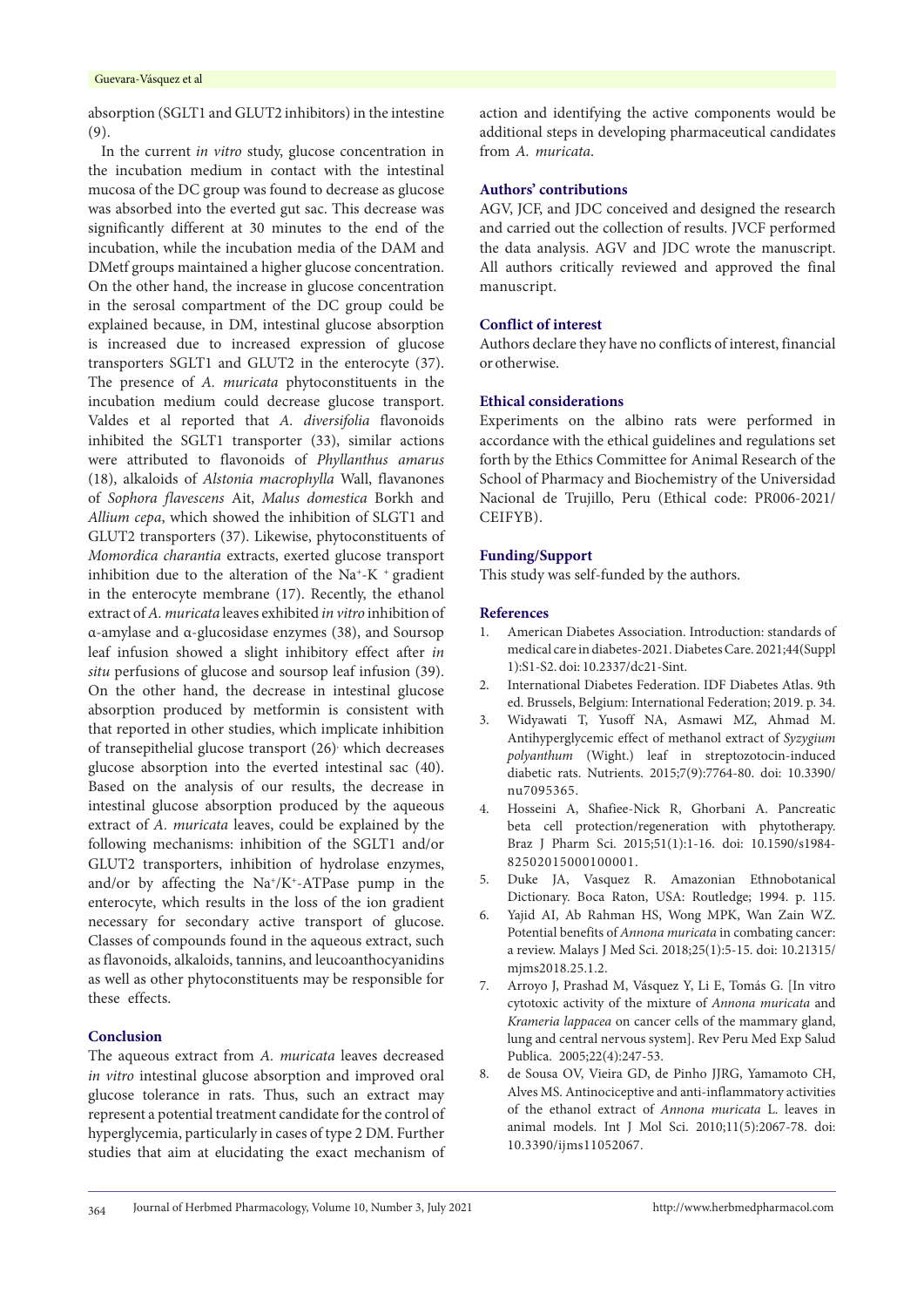- 9. Agu KC, Eluehike N, Ofeimun RO, Abile D, Ideho G, Ogedengbe MO, et al. Possible anti-diabetic potentials of *Annona muricata* (soursop): inhibition of α-amylase and α-glucosidase activities. Clin Phytosci. 2019;5(1):21. doi: 10.1186/s40816-019-0116-0.
- 10. Zorofchian Moghadamtousi S, Fadaeinasab M, Nikzad S, Mohan G, Mohd Ali H, Abdul Kadir H. *Annona muricata* (Annonaceae): a review of its traditional uses, isolated acetogenins and biological activities. Int J Mol Sci. 2015;16(7):15625-58. doi: 10.3390/ijms160715625.
- 11. Lock O. Phytochemical research [Investigación fitoquímica]. Lima, Peru: Pontificia Universidad Católica del Perú Fondo editorial; 1994. p. 287.
- 12. Oliveira WH, Nunes AK, França ME, Santos LA, Lós DB, Rocha SW, et al. Effects of metformin on inflammation and short-term memory in streptozotocin-induced diabetic mice. Brain Res. 2016;1644:149-60. doi: 10.1016/j. brainres.2016.05.013.
- 13. Islam MA, Akhtar MA, Khan MR, Hossain MS, Alam AH, Ibne-Wahed MI, et al. Oral glucose tolerance test (OGTT) in normal control and glucose induced hyperglycemic rats with *Coccinia cordifolia* l. and *Catharanthus roseus* L. Pak J Pharm Sci. 2009;22(4):402-4.
- 14. Verma L, Khatri A, Kaushik B, Patil UK, Pawar RS. Antidiabetic activity of *Cassia occidentalis* (Linn) in normal and alloxan-induced diabetic rats. Indian J Pharmacol. 2010;42(4):224-8. doi: 10.4103/0253-7613.68422.
- 15. Surya Sandeep M, Sridhar V, Puneeth Y, Ravindra Babu P, Naveen Babu K. Enhanced oral bioavailability of felodipine by naringenin in Wistar rats and inhibition of P-glycoprotein in everted rat gut sacs in vitro. Drug Dev Ind Pharm. 2014;40(10):1371-7. doi: 10.3109/03639045.2013.819885.
- 16. Wilson TH, Wiseman G. The use of sacs of everted small intestine for the study of the transference of substances from the mucosal to the serosal surface. J Physiol. 1954;123(1):116-25. doi: 10.1113/jphysiol.1954.sp005036.
- 17. Mahomoodally MF, Fakim AG, Subratty AH. *Momordica charantia* extracts inhibit uptake of monosaccharide and amino acid across rat everted gut sacs in-vitro. Biol Pharm Bull. 2004;27(2):216-8. doi: 10.1248/bpb.27.216.
- 18. Therasa SV, Thirumalai T, Tamilselvan N, David E. In-vivo and ex-vivo inhibition of intestinal glucose uptake: a scope for antihyperglycemia. J Acute Dis. 2014;3(1):36-40. doi: 10.1016/s2221-6189(14)60008-1.
- 19. Cabrerizo-García JL, Gimeno-Orna JA, Zalba-Etayo B, Pérez-Calvo JI. [Hyperglycaemia as bad prognostic factor in acute coronary syndrome]. Rev Clin Esp. 2011;211(6):275- 82. doi: 10.1016/j.rce.2011.01.009.
- 20. Pérez A, Franch J, Cases A, González Juanatey JR, Conthe P, Gimeno E, et al. [Relationship between the degree of glycemic control and diabetes characteristics and hyperglycemia treatment in type 2 diabetes. DIABES Study]. Med Clin (Barc). 2012;138(12):505-11. doi: 10.1016/j.medcli.2011.06.026.
- 21. Nayak BS, Marshall JR, Isitor G, Adogwa A. Hypoglycemic and hepatoprotective activity of fermented fruit juice of *Morinda citrifolia* (Noni) in diabetic rats. Evid Based Complement Alternat Med. 2011;2011:875293. doi: 10.1155/2011/875293.
- 22. Coria-Téllez AV, Montalvo-Gónzalez E, Yahia EM,

Obledo-Vázquez EN. *Annona muricata*: a comprehensive review on its traditional medicinal uses, phytochemicals, pharmacological activities, mechanisms of action and toxicity. Arab J Chem. 2018;11(5):662-91. doi: 10.1016/j. arabjc.2016.01.004.

- 23. Poma EM, Requis ER, Gordillo GC, Fuertes CM. [Phytochemical study and anti-inflammatory activity of *Annona muricata L*. (Soursop) from Cuzco]. Cienc Invest. 2011;14(2):29-33. doi: 10.15381/ci.v14i2.3168.
- 24. Röder PV, Wu B, Liu Y, Han W. Pancreatic regulation of glucose homeostasis. Exp Mol Med. 2016;48(3):e219. doi: 10.1038/emm.2016.6.
- 25. Rena G, Pearson ER, Sakamoto K. Molecular mechanism of action of metformin: old or new insights? Diabetologia. 2013;56(9):1898-906. doi: 10.1007/s00125-013-2991-0.
- 26. Horakova O, Kroupova P, Bardova K, Buresova J, Janovska P, Kopecky J, et al. Metformin acutely lowers blood glucose levels by inhibition of intestinal glucose transport. Sci Rep. 2019;9(1):6156. doi: 10.1038/s41598-019-42531-0.
- 27. Szkudelski T. The mechanism of alloxan and streptozotocin action in B cells of the rat pancreas. Physiol Res. 2001;50(6):537-46.
- 28. Lenzen S. The mechanisms of alloxan- and streptozotocininduced diabetes. Diabetologia. 2008;51(2):216-26. doi: 10.1007/s00125-007-0886-7.
- 29. Florence NT, Benoit MZ, Jonas K, Alexandra T, Désiré DD, Pierre K, et al. Antidiabetic and antioxidant effects of *Annona muricata* (Annonaceae), aqueous extract on streptozotocin-induced diabetic rats. J Ethnopharmacol. 2014;151(2):784-90. doi: 10.1016/j.jep.2013.09.021.
- 30. Rout SP, Kar DM, Mohapatra SB, Swain SP. Antihyperglycemic effect *Annona reticulata* L. leaves on experimental diabetic rat model. Asian J Pharm Clin Res. 2013;6(1):56-60.
- 31. Brindis F, González-Trujano ME, González-Andrade M, Aguirre-Hernández E, Villalobos-Molina R. Aqueous extract of *Annona macroprophyllata*: a potential α-glucosidase inhibitor. Biomed Res Int. 2013;2013:591313. doi: 10.1155/2013/591313.
- 32. Gupta RK, Kesari AN, Murthy PS, Chandra R, Tandon V, Watal G. Hypoglycemic and antidiabetic effect of ethanolic extract of leaves of *Annona squamosa* L. in experimental animals. J Ethnopharmacol. 2005;99(1):75-81. doi: 10.1016/j.jep.2005.01.048.
- 33. Valdés M, Calzada F, Mendieta-Wejebe JE, Merlín-Lucas V, Velázquez C, Barbosa E. Antihyperglycemic effects of *Annona diversifolia* Safford and its acyclic terpenoids: α-glucosidase and selective SGLT1 inhibitiors. Molecules. 2020;25(15). doi: 10.3390/molecules25153361.
- 34. Hajiaghaalipour F, Khalilpourfarshbafi M, Arya A. Modulation of glucose transporter protein by dietary flavonoids in type 2 diabetes mellitus. Int J Biol Sci. 2015;11(5):508-24. doi: 10.7150/ijbs.11241.
- 35. Cordero-Herrera I, Martín MA, Bravo L, Goya L, Ramos S. Cocoa flavonoids improve insulin signalling and modulate glucose production via AKT and AMPK in HepG2 cells. Mol Nutr Food Res. 2013;57(6):974-85. doi: 10.1002/ mnfr.201200500.
- 36. Yusoff NA, Ahmad M, Al-Hindi B, Widyawati T, Yam MF, Mahmud R, et al. Aqueous extract of *Nypa fruticans*